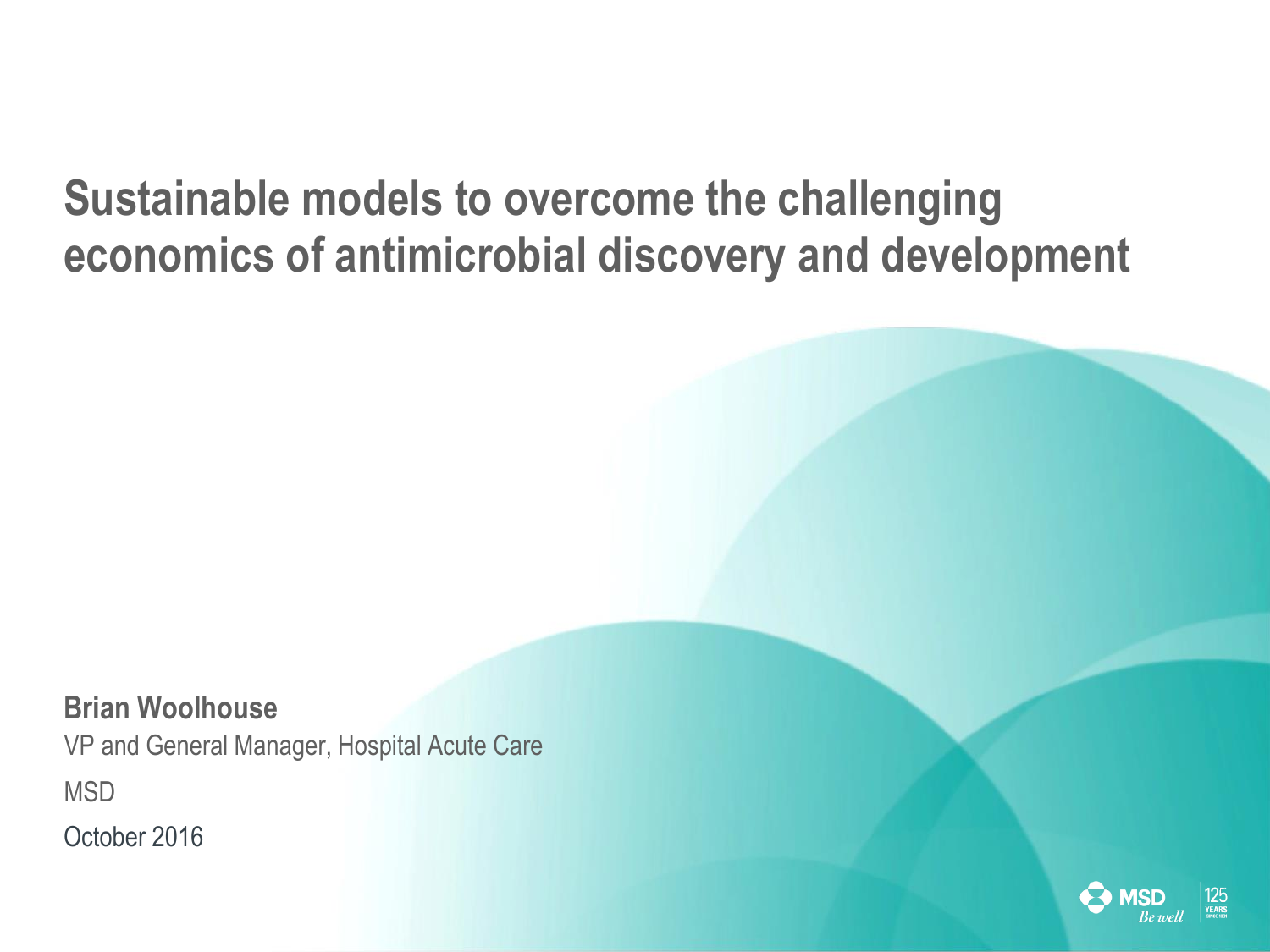# **Forward-Looking Statement of Merck & Co., Inc., Kenilworth, N.J., USA**

This news release of Merck & Co., Inc., Kenilworth, N.J., USA (the "company") includes "forward-looking statements" within the meaning of the safe harbor provisions of the U.S. Private Securities Litigation Reform Act of 1995. These statements are based upon the current beliefs and expectations of the company's management and are subject to significant risks and uncertainties. There can be no guarantees with respect to pipeline products that the products will receive the necessary regulatory approvals or that they will prove to be commercially successful. If underlying assumptions prove inaccurate or risks or uncertainties materialize, actual results may differ materially from those set forth in the forward-looking statements.

Risks and uncertainties include but are not limited to, general industry conditions and competition; general economic factors, including interest rate and currency exchange rate fluctuations; the impact of pharmaceutical industry regulation and health care legislation in the United States and internationally; global trends toward health care cost containment; technological advances, new products and patents attained by competitors; challenges inherent in new product development, including obtaining regulatory approval; the company's ability to accurately predict future market conditions; manufacturing difficulties or delays; financial instability of international economies and sovereign risk; dependence on the effectiveness of the company's patents and other protections for innovative products; and the exposure to litigation, including patent litigation, and/or regulatory actions.

The company undertakes no obligation to publicly update any forward-looking statement, whether as a result of new information, future events or otherwise. Additional factors that could cause results to differ materially from those described in the forward-looking statements can be found in the company's 2015 Annual Report on Form 10-K and the company's other filings with the Securities and Exchange Commission (SEC) available at the SEC's Internet site ([www.sec.gov](http://www.sec.gov/)).

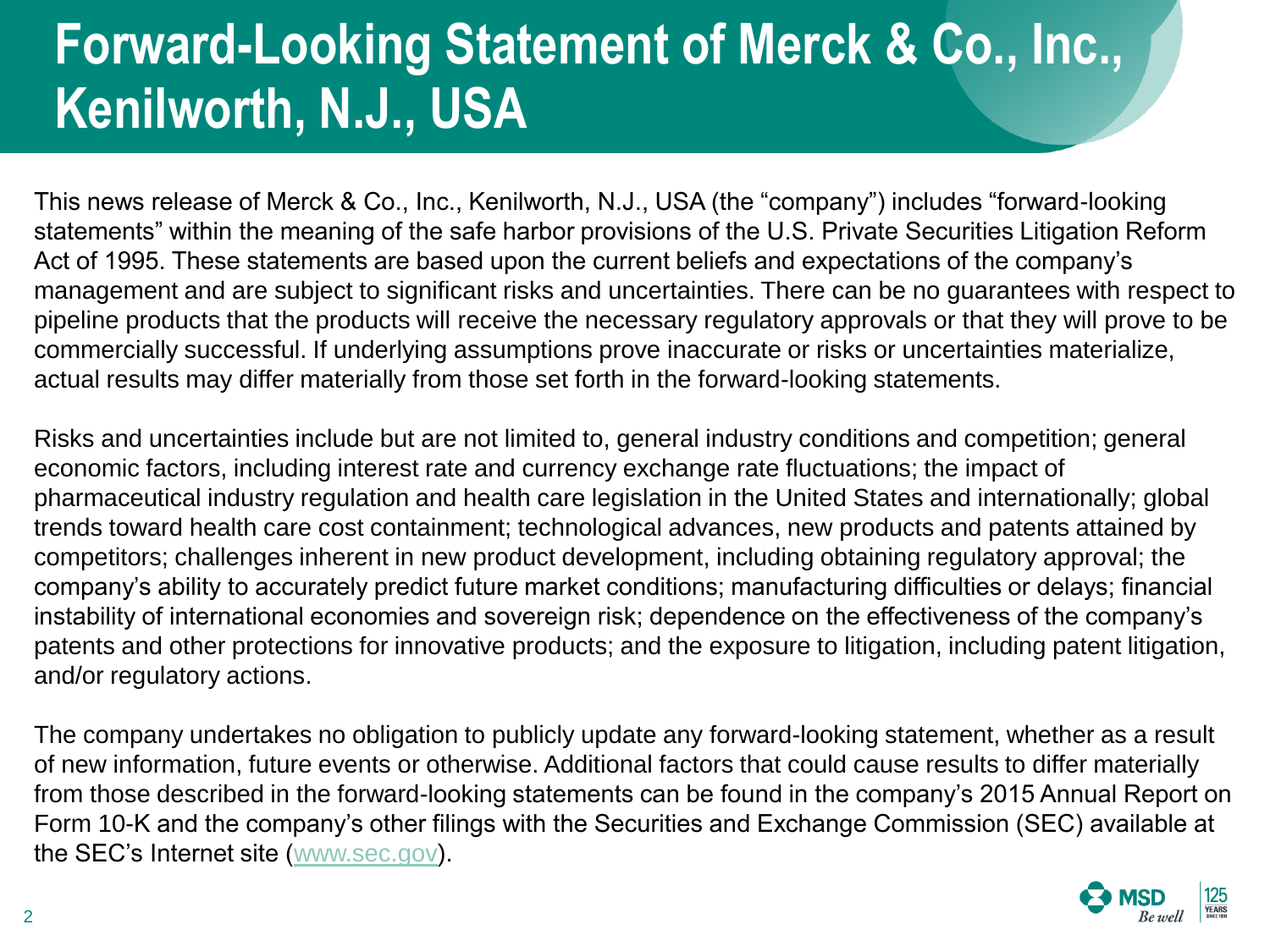# **Meeting the Challenge of AMR**



- New research and targets
- Novel vaccines, antibiotics, and alternatives
- Diagnostics
- Novel economic models

### **Slow down the emergence of resistance**

- **Coordinated global effort**
	- Infection prevention
	- Diagnosis and surveillance
	- Antimicrobial stewardship
	- Prevent transmission
- **OneHealth + Ecological approach**

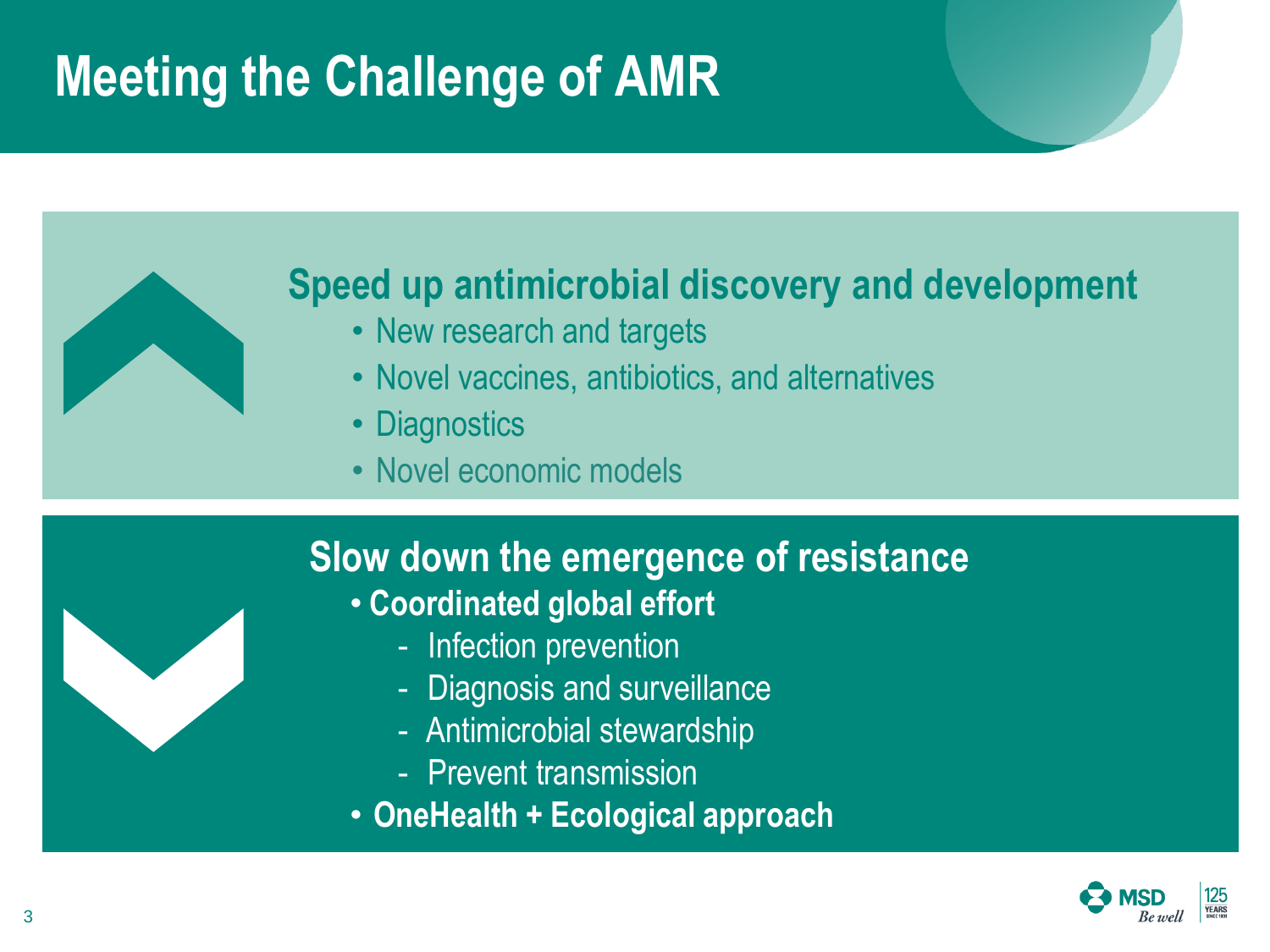

**September 12, 1994 September 22, 2016**

#### The Economist

Do recoveries die, or are they killed? Pinstriped greens take on Big Oil Boss of the UN: worst job in the world Win or lose, dark days for Cameron How gangs suck El Salvador dry

**MAY 2157-277H 2016** 

### When the drugs don't work

The rise of antibiotic resistance

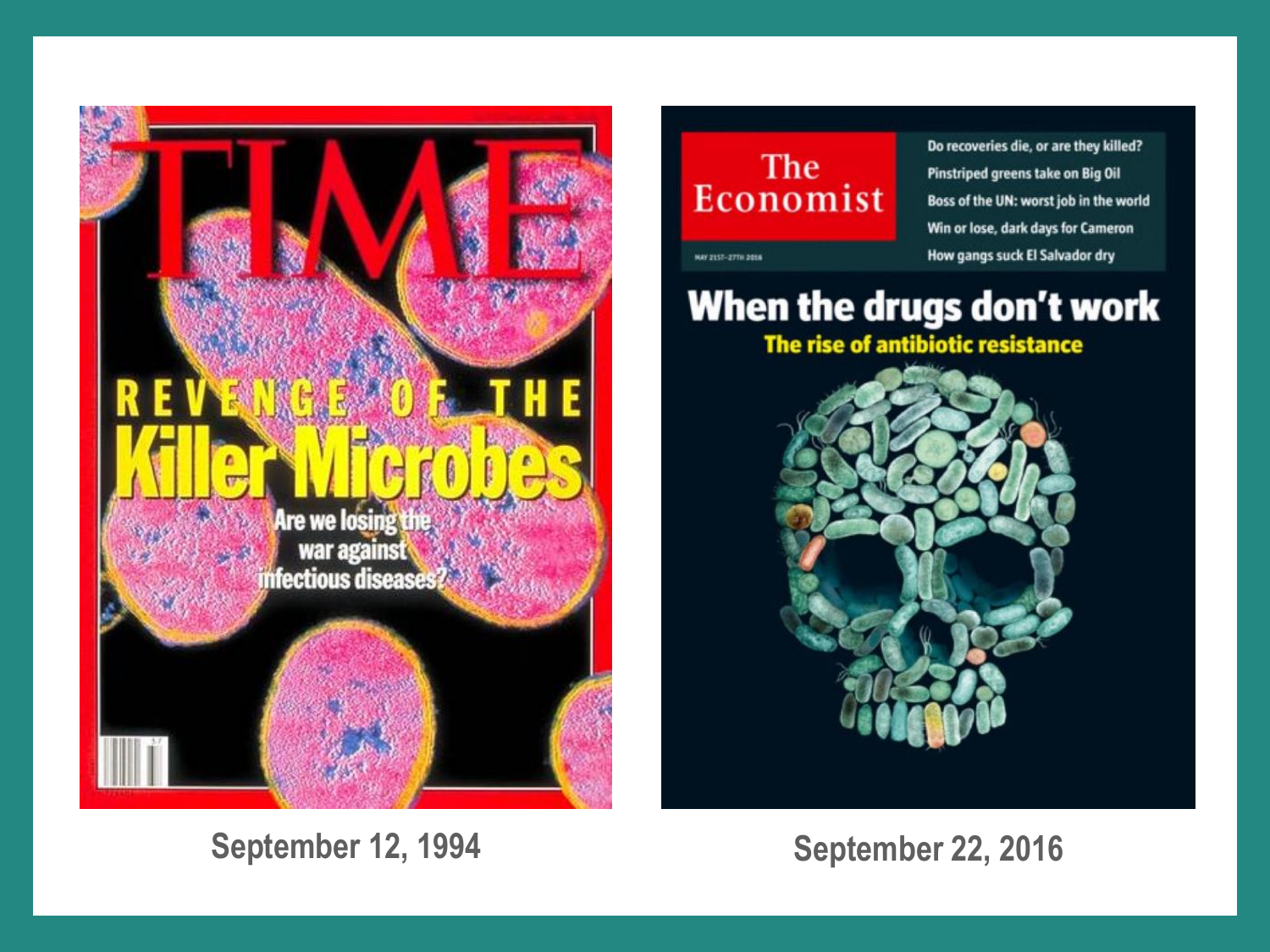## **Decreased Activity in Antibiotic R&D**

### **Active Corporate Antimicrobial Programs**





<sup>5</sup> *Adapted from: Kinch MS et al. Drug Discov Today 2014; 19(9):1283-7*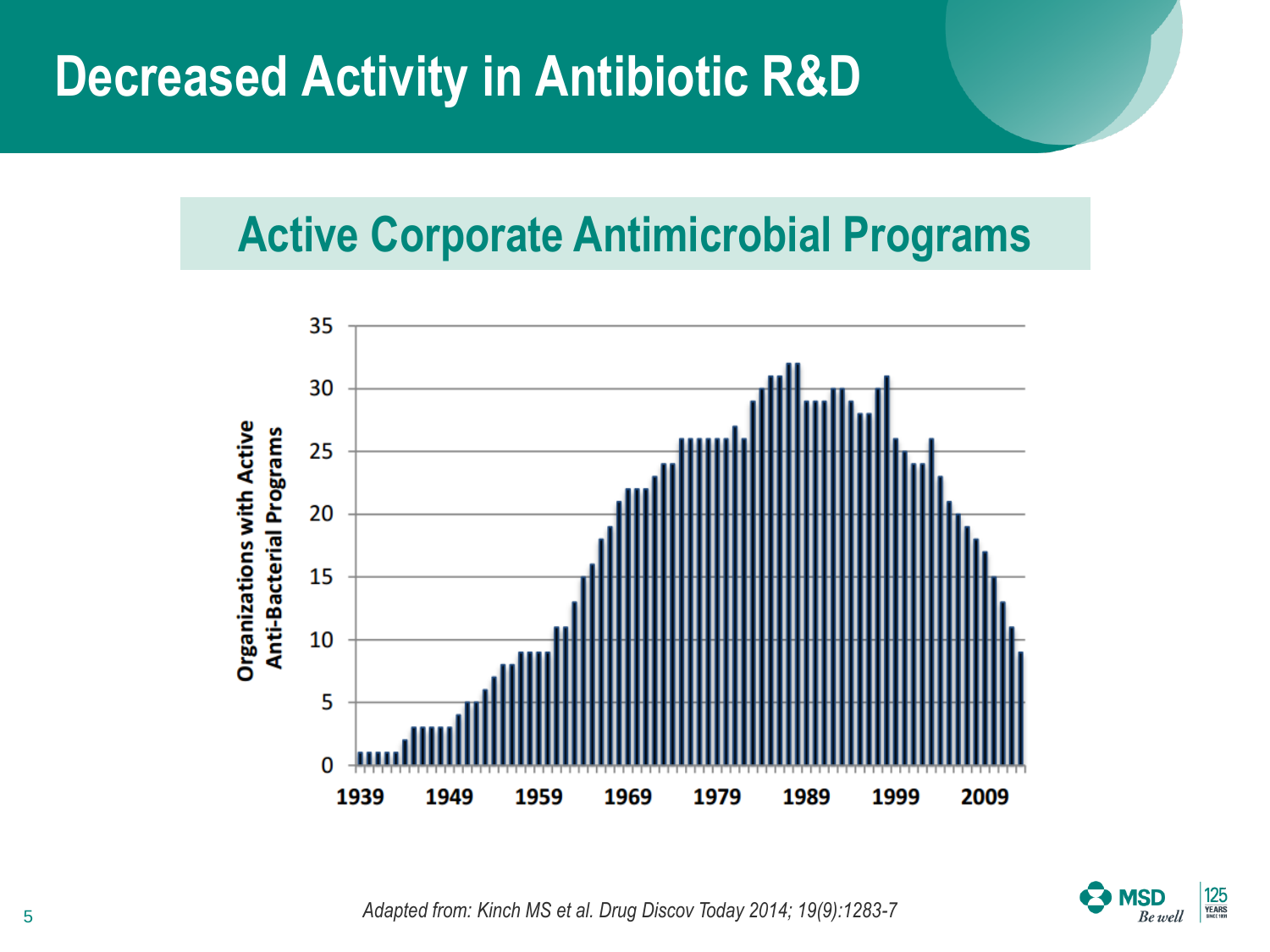## **Antibiotic development presents significant challenges**



#### **SCIENTIFIC**

Bacteria are resilient and constantly evolving

Narrow "therapeutic window"



**DEVELOPMENT & REGULATORY**

Complex regulatory pathways

"Non-inferiority" clinical trials



#### **ECONOMIC**

Limited returns relative to other therapeutic areas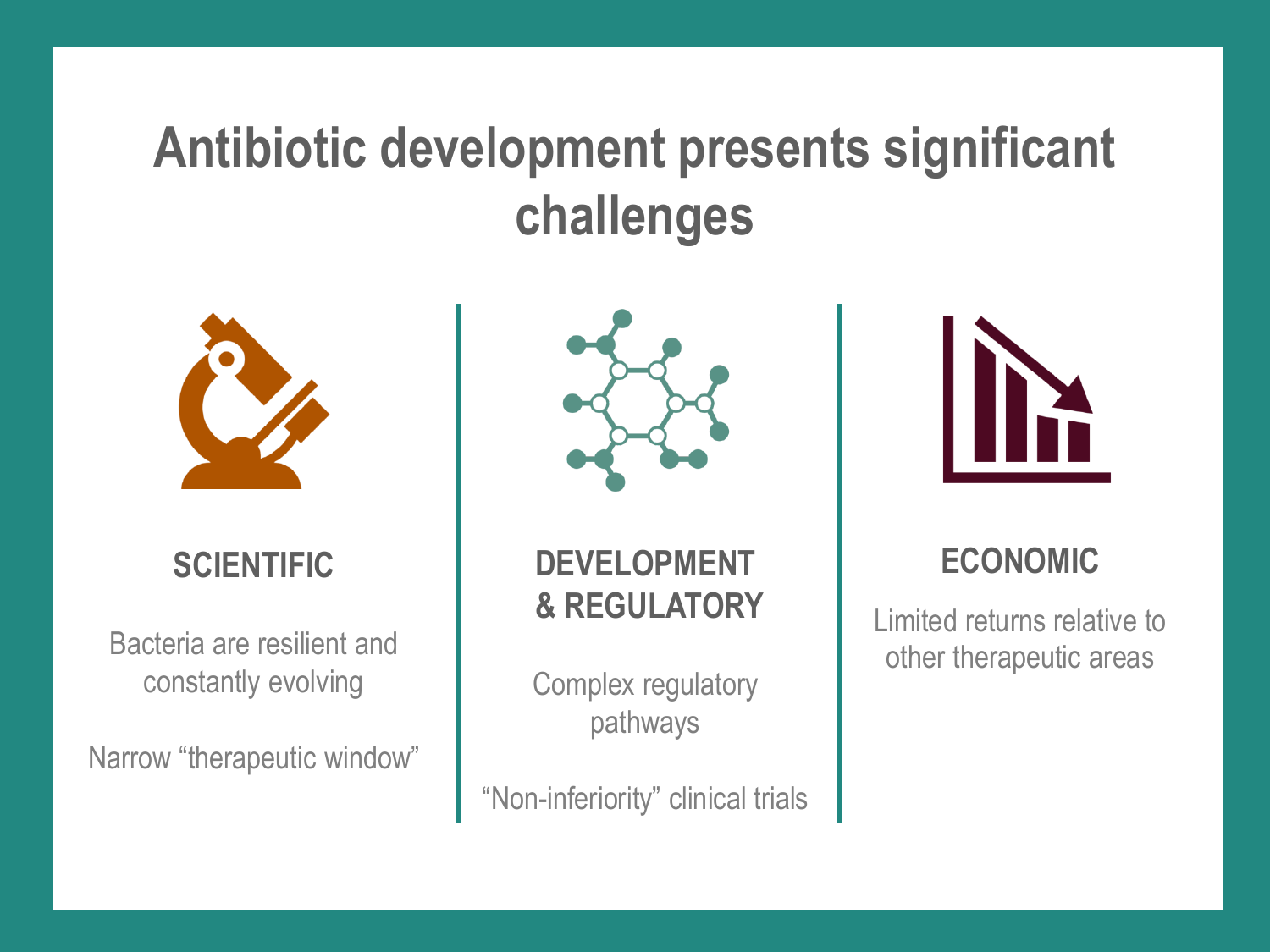# **Challenging Economics of Current Model for Antibiotics**

#### Current efforts generally focus on:

- "Push" incentives for early research through pre-clinical and early-stage grants and development partnerships
- Streamlining regulatory processes





US\$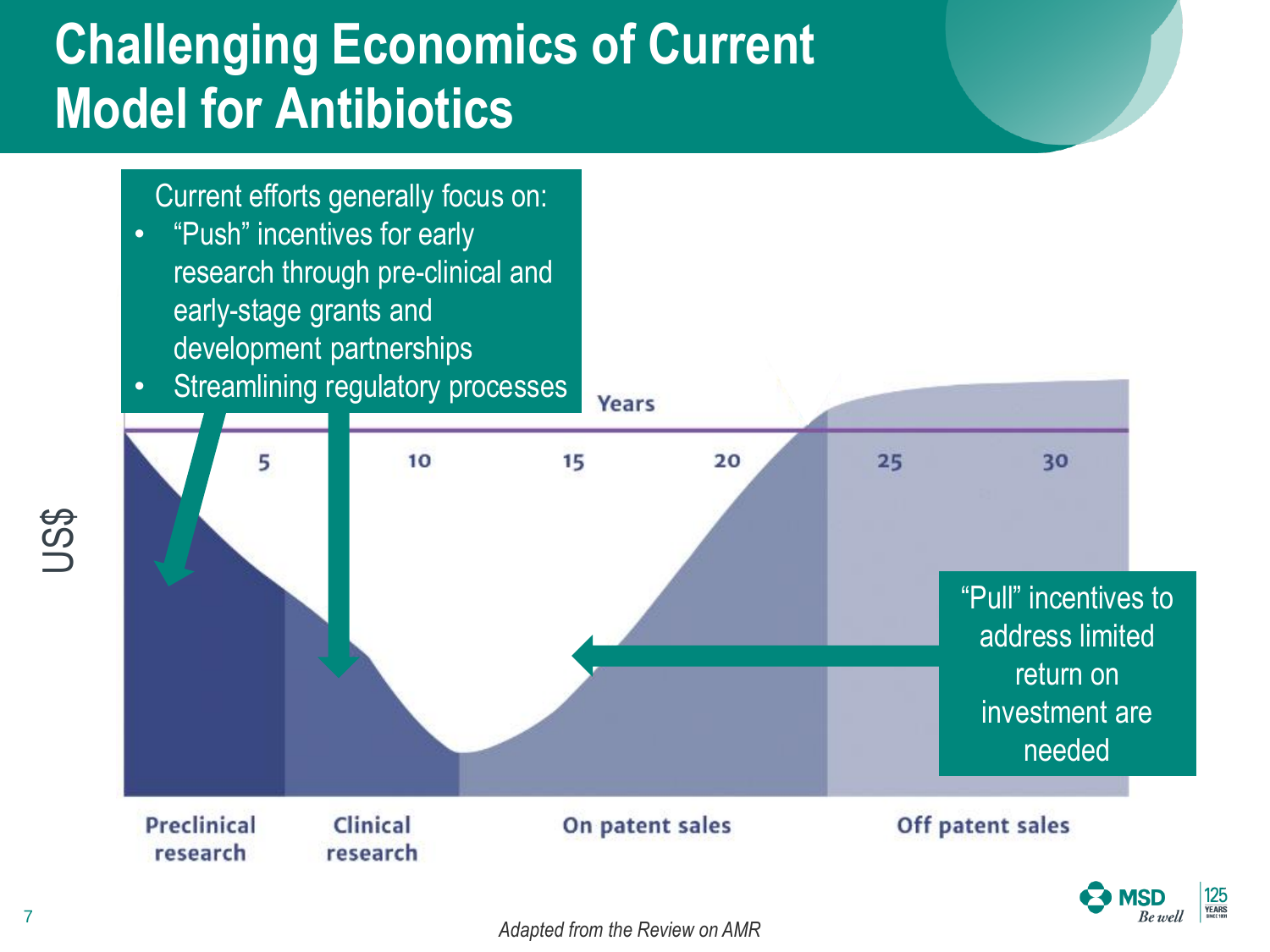# **Multi-stakeholder efforts will be needed to deliver on the challenges outlined in the WHO Global Action Plan on AMR**



**IMPROVE AWARENESS AND UNDERSTANDING OF AMR**

**STRENGTHEN SURVEILLANCE AND RESEARCH** **REDUCE THE INCIDENCE OF INFECTIONS**

**OPTIMIZE USE OF ANTIMICROBIAL AGENTS**

**ENSURE SUSTAINABLE INVESTMENT**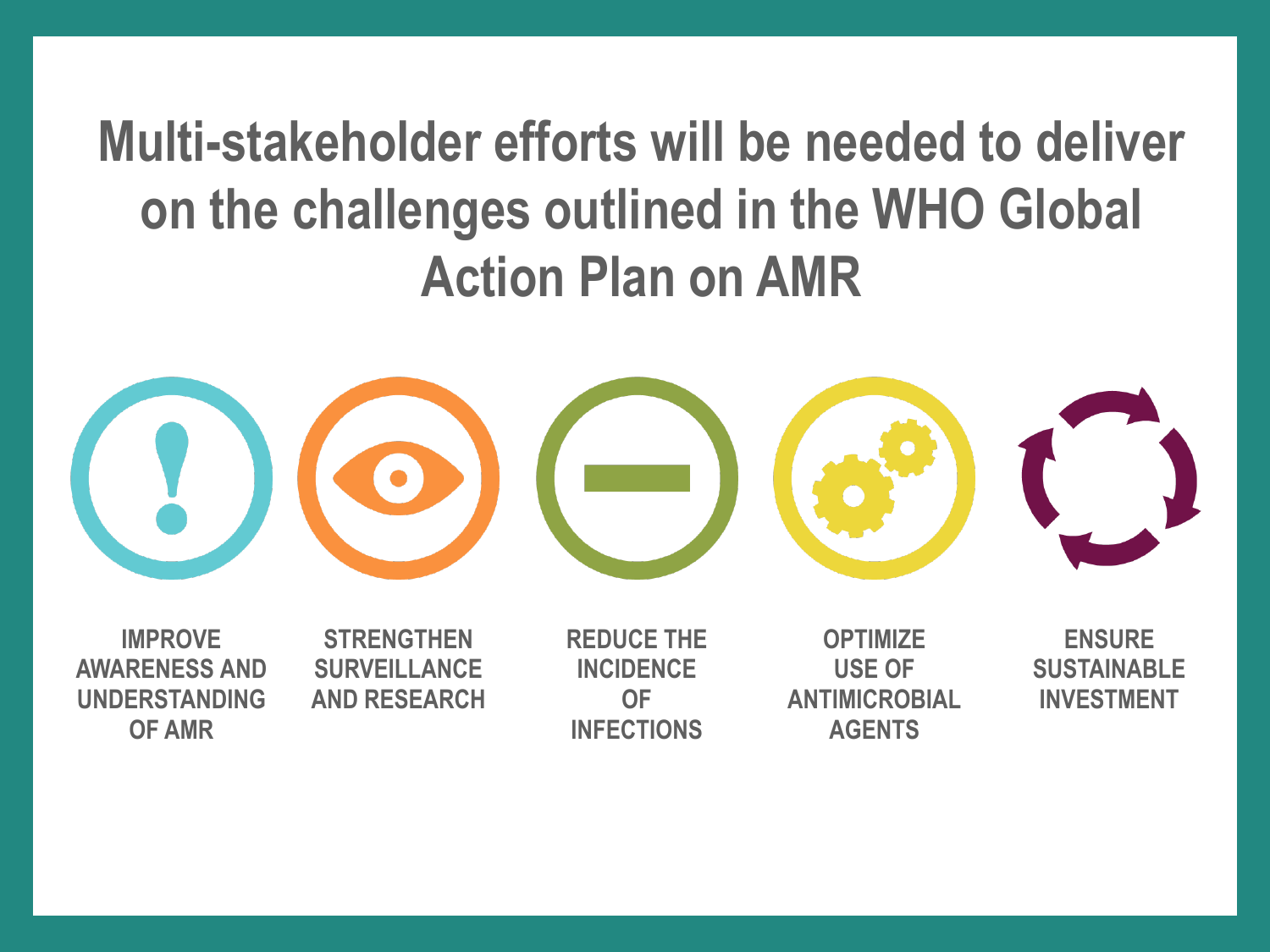# **The Private Sector Has an Important Role in Addressing AMR**

### **Davos Declaration (January 2016) – over 100 companies and associations committed to:**

- Increase investment in R&D
- Reduce resistance through appropriate stewardship
- Improve access to antibiotics and vaccines
- Called on governments to create a sustainable and predictable market

| <b>INDUSTRIES ON COMBATING ANTIMICROBIAL</b><br><b>RESISTANCE</b>                                                                                                                                                                                                                                                                                                                                                                                                                                                                                                                                                                                                                                                                                                                                                                                                                                                                                                                                                                                                                                                                                                                                                                                                                                                                                                  |                                                                                                                                                                                                                                                                                                                                                                                                                                                                                                                                                                                                                                                                                                                                                                                                                                                                                                                                                                                                                                                                                                                                                                                                                                                                                                                                  |
|--------------------------------------------------------------------------------------------------------------------------------------------------------------------------------------------------------------------------------------------------------------------------------------------------------------------------------------------------------------------------------------------------------------------------------------------------------------------------------------------------------------------------------------------------------------------------------------------------------------------------------------------------------------------------------------------------------------------------------------------------------------------------------------------------------------------------------------------------------------------------------------------------------------------------------------------------------------------------------------------------------------------------------------------------------------------------------------------------------------------------------------------------------------------------------------------------------------------------------------------------------------------------------------------------------------------------------------------------------------------|----------------------------------------------------------------------------------------------------------------------------------------------------------------------------------------------------------------------------------------------------------------------------------------------------------------------------------------------------------------------------------------------------------------------------------------------------------------------------------------------------------------------------------------------------------------------------------------------------------------------------------------------------------------------------------------------------------------------------------------------------------------------------------------------------------------------------------------------------------------------------------------------------------------------------------------------------------------------------------------------------------------------------------------------------------------------------------------------------------------------------------------------------------------------------------------------------------------------------------------------------------------------------------------------------------------------------------|
| January 2016                                                                                                                                                                                                                                                                                                                                                                                                                                                                                                                                                                                                                                                                                                                                                                                                                                                                                                                                                                                                                                                                                                                                                                                                                                                                                                                                                       |                                                                                                                                                                                                                                                                                                                                                                                                                                                                                                                                                                                                                                                                                                                                                                                                                                                                                                                                                                                                                                                                                                                                                                                                                                                                                                                                  |
| ntimicrobials, and specifically antibiotics, play<br>a crucial role in modern medicine. These<br>precious medicines are often taken for granted<br>and are not only necessary to treat life-threatening<br>infections, but are also vital to underpin most common<br>surgical procedures and many chronic treatments such<br>as chemotherapy and HIV and transplant medicines.<br>They also play a crucial role in the health of animals.<br>The increase in bacterial resistance to antibiotics has<br>been dramatic, and combating this growth is a top priority<br>for global policy and public health. There is a particular<br>concern that antibiotics are losing effectiveness faster<br>than they are being replaced by new, innovative drugs,<br>including both antibiotics and alternative non-antibiotic<br>approaches to treating and preventing infections.<br>This innovation gap has been examined extensively and<br>is widely acknowledged to be the result of a combination<br>of scientific as well as commercial barriers that have<br>impoded antibiotic development over a number of years.<br>The scientific difficulties are formidable and traditional<br>R&D approaches have largely failed: companies, private<br>and public funders have invested billions of dollars over<br>the last 20 years to discover new antibacterials, yet no | We welcome the economic analysis of Jim O'Neill's<br>Review on Antimicrobial Resistance (AMR), which<br>quantifies both the costs and investments needed.<br>The challenges are clearly substantial and call for<br>transformational changes from many stakeholders. The<br>pharmacoutical, biotochnology, and disgnostics industrie<br>have an important role to play, and we are committed<br>to doing our part, Leadership from other sectors is also<br>required, and we welcome the initiative of the Review<br>on AMR, as well as the attention of governments and<br>politicians world-wide (including the recent G7 Berlin<br>declaration), and the leadership of key international<br>organisations (WHO, OIE, FAO, ECDC, US CDC), public<br>funding bodies (NIH, BAREA, the European Commission<br>and IMI), and charitable foundations (Wellcome Trust,<br>BMGF, and Pow Charitable Trusts)*, amongst others,<br>We similarly welcome those steps already taken by<br>key reculatory authorities around the world, such<br>as the US Food and Drug Administration (FDA) and<br>European Medicines Agency (EMA), to enable antibiotic<br>development in advance of widespread resistance, and w<br>support a continuation of these efforts to ensure greater<br>harmonisation of regulatory processes internationally. |
| naw class of antibiotic for Gram-negative infections has<br>reached approval in over 40 years.<br>This situation poses a unique set of challenges. We<br>will always need a supply of innovative new antibiotics:<br>all antibiotics need to be used cautiously to conserve                                                                                                                                                                                                                                                                                                                                                                                                                                                                                                                                                                                                                                                                                                                                                                                                                                                                                                                                                                                                                                                                                        | * WHO - World Health Organization; OIE - World Organisation for<br>Animal wealth: FAO - Food and Agriculture Organisation of the<br>United Nations: ECDC - European Centre for Disease Control: US<br>CDC - Linkon States Conters for Disease Control: MH - US National<br>Institutes of Health: IARDA - US Blomesical Advances Research                                                                                                                                                                                                                                                                                                                                                                                                                                                                                                                                                                                                                                                                                                                                                                                                                                                                                                                                                                                         |
|                                                                                                                                                                                                                                                                                                                                                                                                                                                                                                                                                                                                                                                                                                                                                                                                                                                                                                                                                                                                                                                                                                                                                                                                                                                                                                                                                                    |                                                                                                                                                                                                                                                                                                                                                                                                                                                                                                                                                                                                                                                                                                                                                                                                                                                                                                                                                                                                                                                                                                                                                                                                                                                                                                                                  |

### **Roadmap on Progress on Combatting AMR (September 2016) – 13 leading companies committed to :**

- Reduce the environmental impact from the production of antibiotics
- Help ensure antibiotics are only used by those who need them
- Improve access to antibiotics globally
- Explore new opportunities for collaborations between the industry and public sector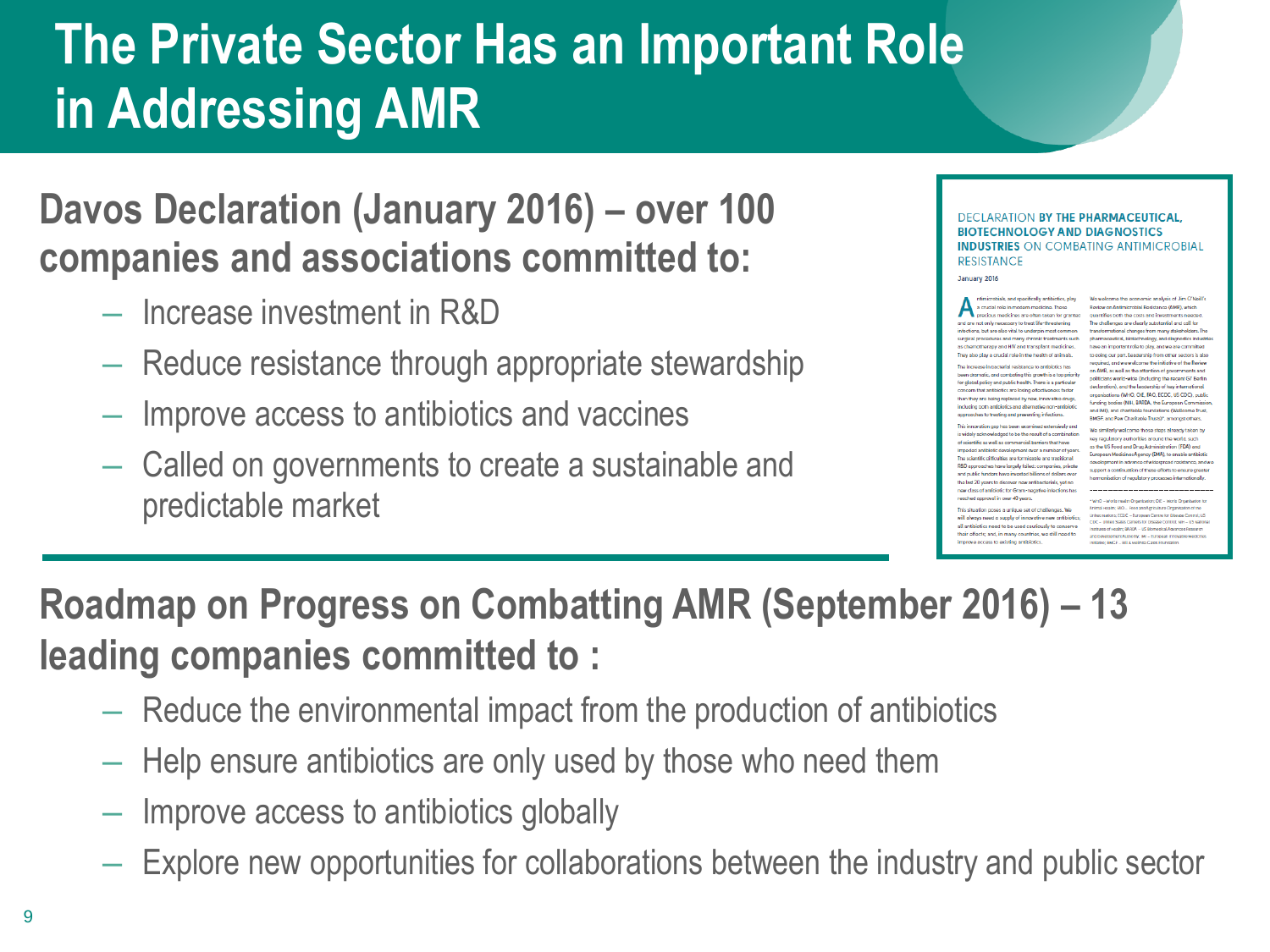## **Incentives Are Needed to Promote Antibiotic R&D** *There is no "one size fits all" solution*

- Mix of "push" and "pull" incentives
- Market-based models that reward successful innovation
- Predictable and sustainable funding mechanisms
- Recognition of societal value of novel antibiotics
- Reduce Tension between cost and stewardship

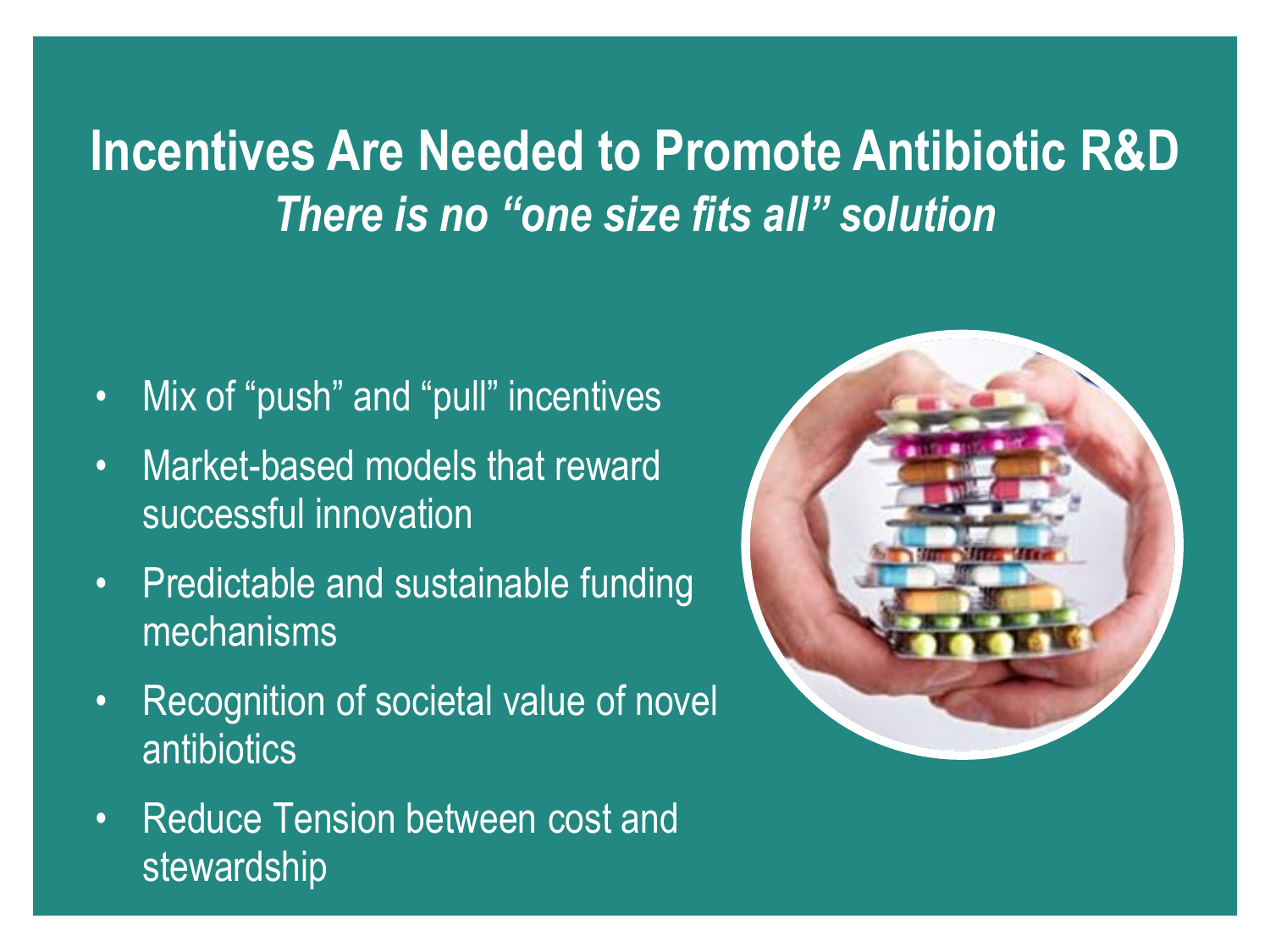# **Actions Needed to Incentivize Antibiotic R&D across the Product Life Cycle**

### **Build on existing mechanisms**

- Reimbursement Reform
- R&D Tax Credits

### **Explore novel incentive models**

- Reward innovation earlier in product life cycle (competitive return on investment)
- Decrease proportion of manufacturer revenue from volume of sales

#### **These models could include:**

- Market entry rewards in key markets
- Transferable exclusivity

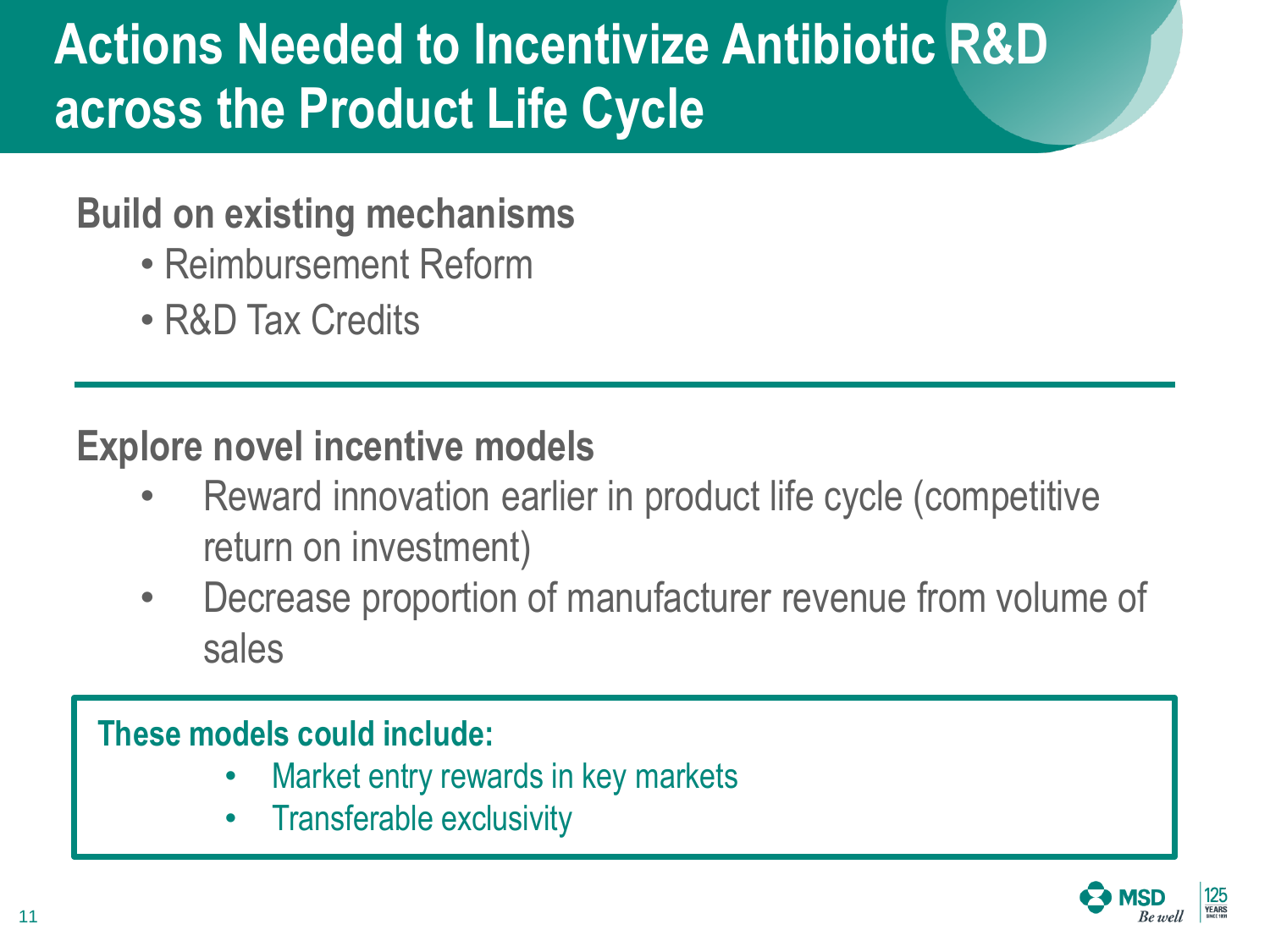# The Tension between Cost and Stewardship. A Real World Example



**Leading Gram-Negative Molecule** 

Source: QuintilesIMS Midas/ France GERS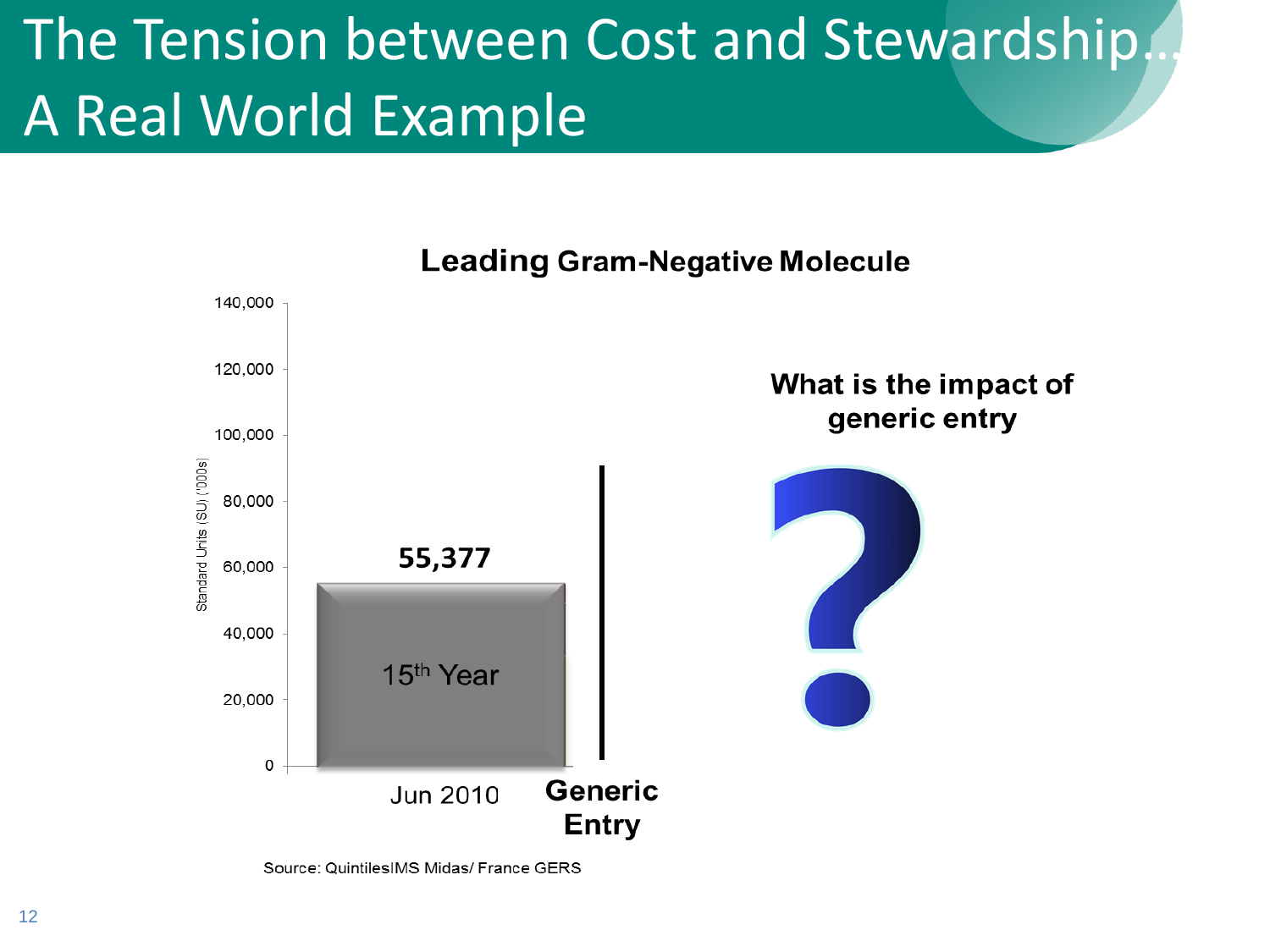# The Tension between Cost and Stewardship. A Real World Example



**Leading Gram-Negative Molecule** 

Source: QuintilesIMS Midas/ France GERS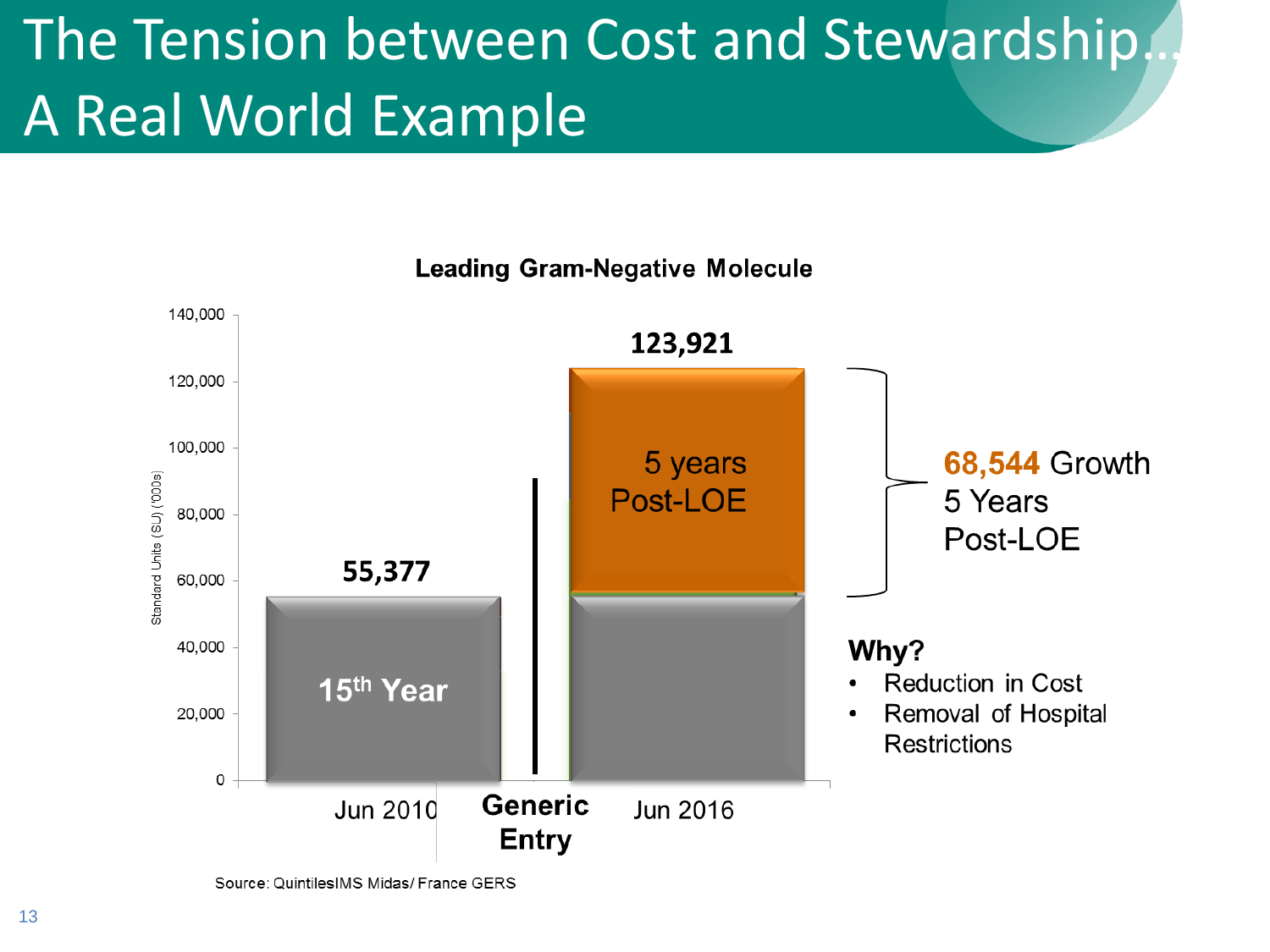# **Industry is Committed to Supporting Antimicrobial Stewardship and Enhanced Global Access**

- Incentive models can be refined to reinforce antimicrobial stewardship and complement efforts to slow resistance
- Programs to support appropriate use of and access to antibiotics should be developed and implemented in collaboration between industry, governments and others
- Industry committed to work with stakeholders to expand global access to antimicrobials based on success in HIV, vaccines, and reproductive health